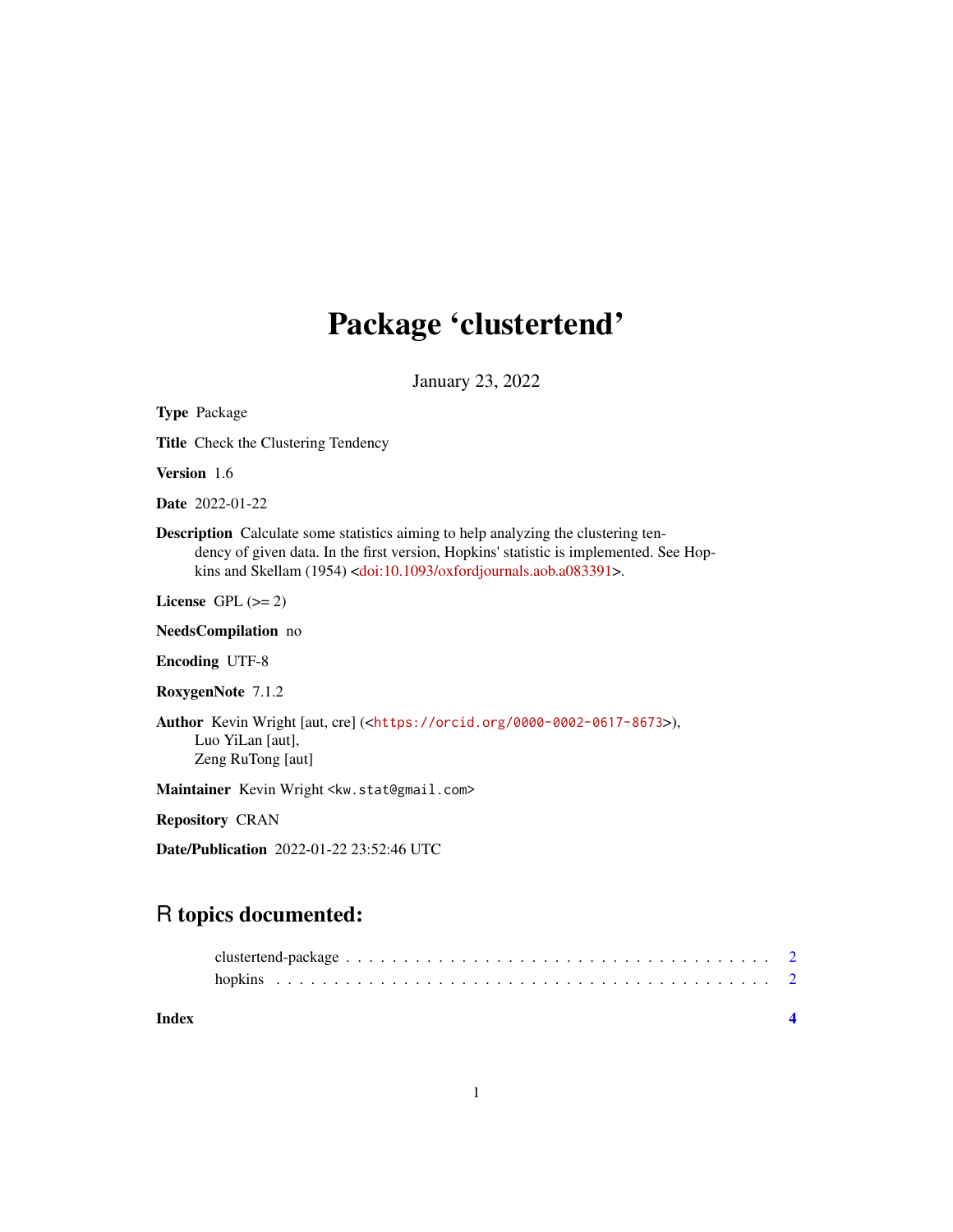<span id="page-1-0"></span>clustertend-package *Check the Clustering Tendency*

#### Description

Calculate some statistics aiming to help analyzing the clustering tendency of the given data. In the first version, Hopkins' statistic is implemented.

#### Details

| Package: | clustertend |
|----------|-------------|
| Type:    | Package     |
| Version: | 1.4         |
| Date:    | 2015-05-17  |
| License: | $GPL (= 2)$ |

Preprocess your data into a dataframe or matrix form. Then several statistics about clustering tendency can be calculated. In the fisrt version, we only provided calculating function of Hopkins' statistic.

#### Author(s)

Luo YiLan, Zeng RuTong

Maintainer: Zeng RuTong <670273197@qq.com>

#### References

Lawson, R.G. and Jurs, P.C.(1990) New index for clustering tendency and its application to chemical problems. Journal of Chemical Information and Computer Sciences. (Journal of Chemical Information and Computer Sciences, 1990, 30(1):36-41)

#### Examples

```
x<-matrix(runif(200,1,100),50,4);
hopkins(x,n=10)
```
hopkins *Calculate the Hopkins' statistic Calculate the Hopkins' statistic of given data. Note:"Package* clustertend *is deprecated. Use package* hopkins *instead. Sample data must be preprocessed into dataframe or matrix form before given as the value of parameter "data".*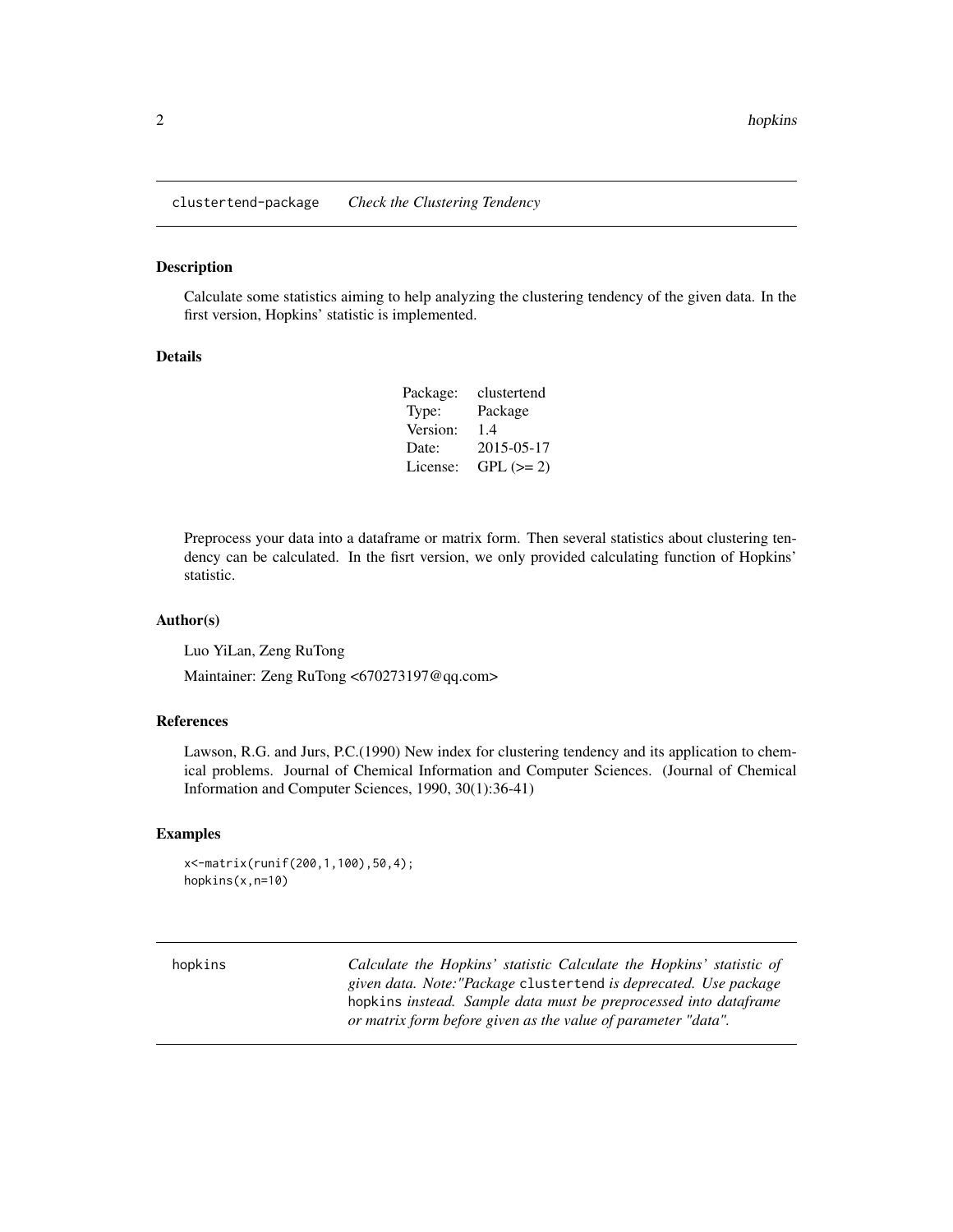#### hopkins 3

### Description

Calculate the Hopkins' statistic

Calculate the Hopkins' statistic of given data.

Note:"Package clustertend is deprecated. Use package hopkins instead.

Sample data must be preprocessed into dataframe or matrix form before given as the value of parameter "data".

# Usage

hopkins(X,  $n =$  ceiling(nrow(X)/10))

#### Arguments

| Data (matrix or data frame) to check clusterability.                                   |
|----------------------------------------------------------------------------------------|
| The number of rows to sample from X. The default is 1/10th the number of rows<br>of X. |

# Value

The value returned is actually 1-Hopkins statistic.

### Author(s)

Luo YiLan, Zeng RuTong.

# References

Lawson, R.G. and Jurs, P.C.(1990). New index for clustering tendency and its application to chemical problems. Journal of Chemical Information and Computer Sciences. 30(1):36-41.

# Examples

```
set.seed(1)
hopkins(iris[,-5], n=15)
```